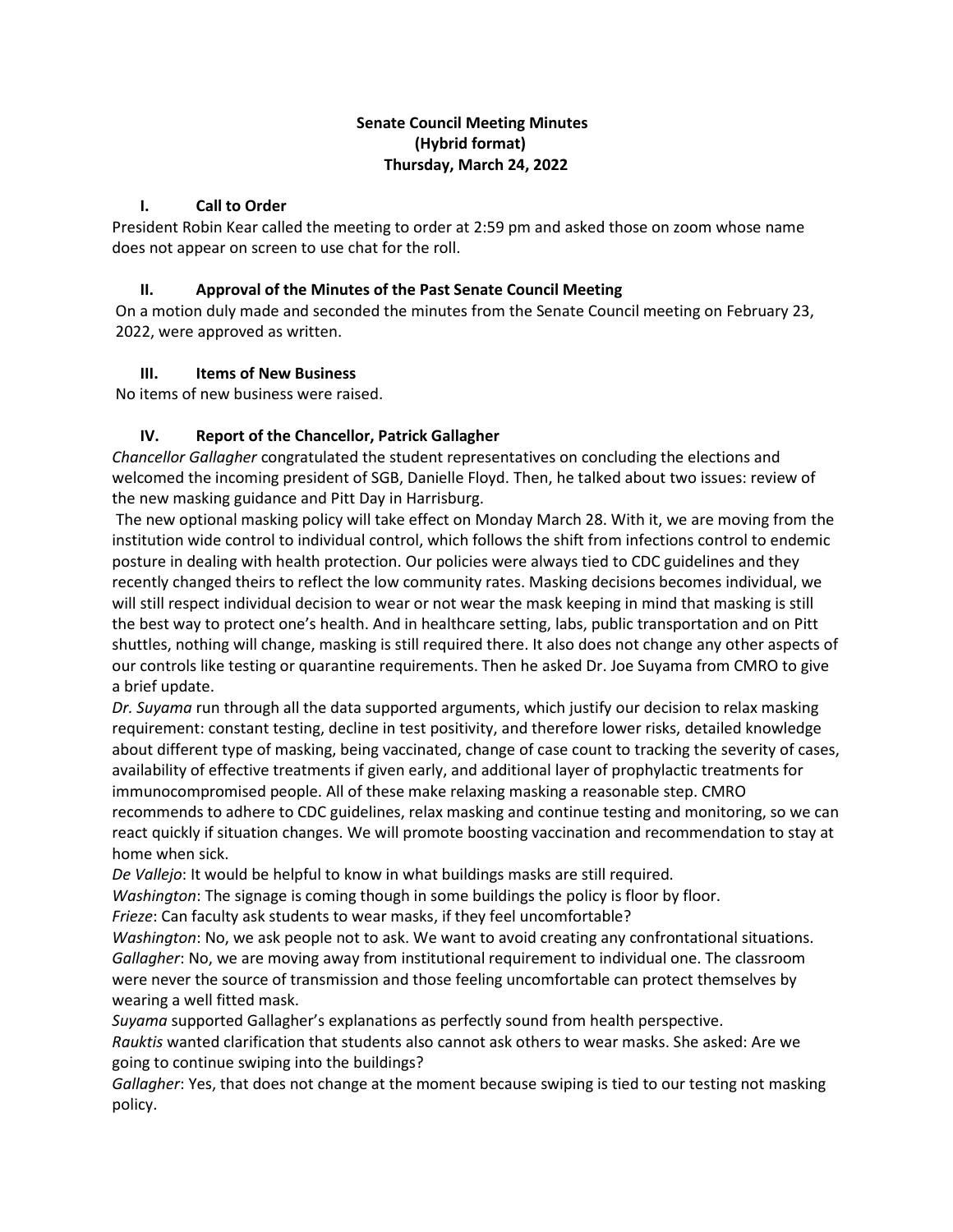*Kear*, in response to the chat, said that fully vaccinated meant having both vaccine and booster shot. *Chancellor* continued with his report and talked about the beginning of the state budget season. We continue to hear concerns that there might be some hurdles with the state appropriation for the state related universities, which have nothing to do with the purpose of appropriation, but are around issues like curriculums, masking and vaccination. The funding we receive has limits on what it can be spent. It goes towards providing in-state discount to tuition for Pennsylvanians. The lack of these funds will harm students and their families, therefore support from Pitt community to help pass the appropriation will be needed. You can become Pitt advocate. We have Pitt Day in Harrisburg on Tuesday. Chancellor shared some news:

- Tom Richards and his wife gave 5 million gift to Pitt,
- We recognized another Pitt alumnus, Hebert Douglas, the longest living Olympic medalist (1948) and former BOT member
- I recognized 15 faculty with Chancellor Award

- CMRO received also with Special Chancellor's Distinguished Service Award There were no more questions for Chancellor Gallagher.

## **V. Report of Senate President, Robin Kear** (*submitted in written*)

*Through the news media and our social media, we are again witnessing the atrocities of war in yet another part of the world. The invasion of Ukraine by the Russian State began on February 24th and continues unabated. I applaud the visible and invisible efforts of our Pitt colleagues to assist their Ukrainian academic and professional colleagues, their Ukrainian family and friends, and their efforts to bring awareness to what is happening. Pitt has dedicated groups such as UCIS (University Center for International Studies), REES (Center for Russian, East European, and Eurasian Studies), Center for Governance and Markets, and CILE (Center for International Legal Education) working rapidly in these areas. I also applaud Pitt's efforts to assist our small numbers of Ukrainian and Russian students.* 

*We are also witnessing political, economic, and institutional sanctions that isolate Russia. In my role as Senate President, my thoughts also turn to the consideration and responsibility of academic, scientific, and cultural isolation of Russia, sometimes termed a 'decoupling'. There is a significant difference between contexts for us to consider. There are formal institutional agreements and there are deeper, personal connections formed over years of collaboration and scholarship. The formal agreements are extricated from more easily or can be paused, with longstanding policy and procedures in place that protect Pitt. The personal connections formed over decades continue, for example through Pitt's esteemed REES program, to offer personal support and deep knowledge of scholars in Ukraine and Russia.* 

*If you have individual questions that relate to your own area, including guidance on other conflicts, you can reach out to REES or UCIS. They are also working with chairs of departments who may have deeper connections and Russian or Ukrainian scholars as part of their area. There is a webpage from REES that details academic events and scholar activity related to the war in Ukraine: <https://www.ucis.pitt.edu/creees/publications/ukraine>*

*I have been in conversation with the Provost and the Chancellor regarding the Budget Policies Committee resolution. We are working together towards a response and I will have more to share next month as that develops.*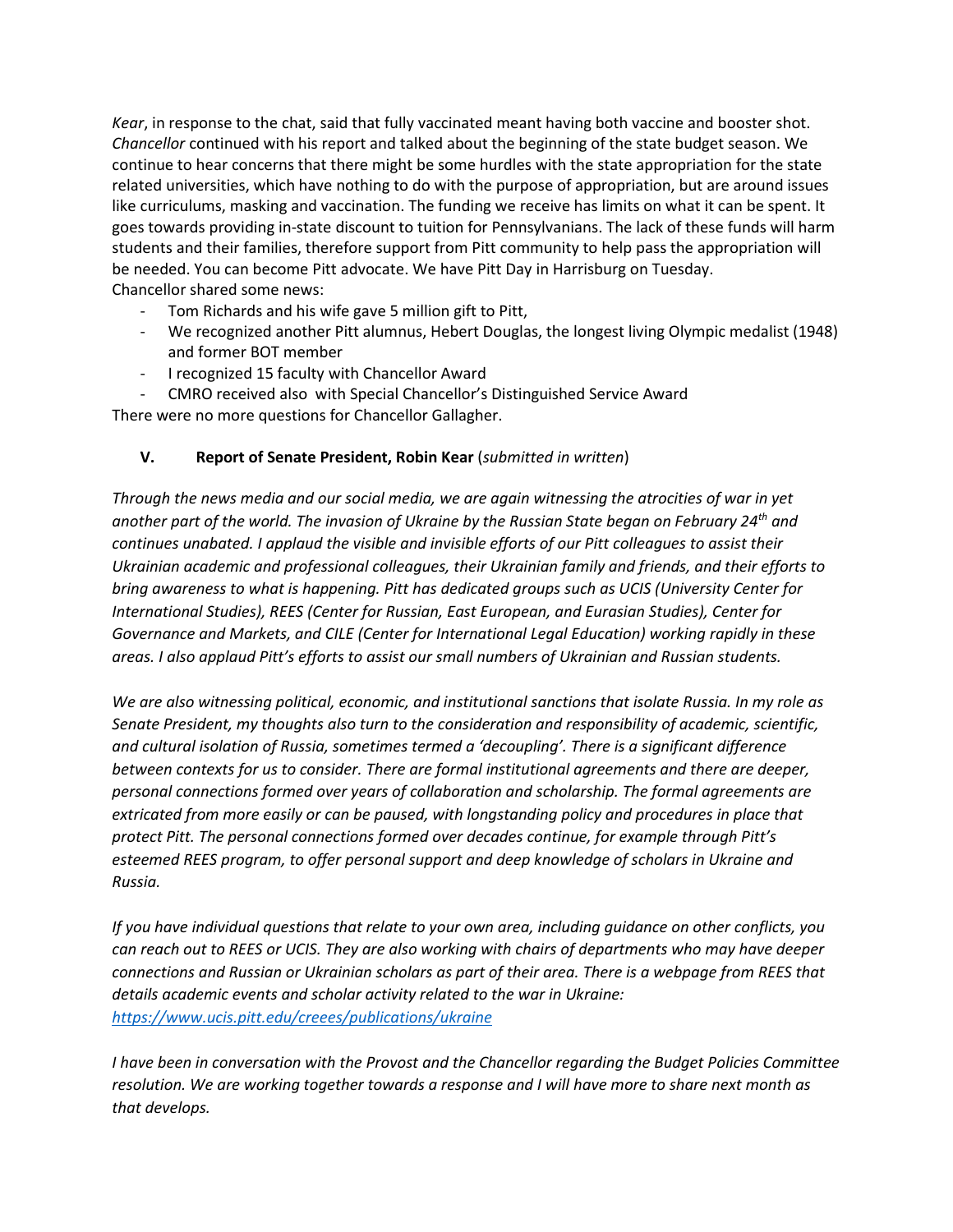*I will reiterate three areas where I need your feedback and input, and the feedback and input of those you represent here. I treat each piece of feedback that I receive from faculty seriously, I consider all viewpoints presented to me, and I represent your interests as faithfully as I can to our Senior Administration. The more information I have, the better job I can do. I do not represent administration interests (although I sometimes communicate their views as I am aware of them), I do not represent my own interests, and I represent yours with intention and focus.* 

- *The full policy review of FN28 (University Travel, Business Entertainment, Honoraria, and Miscellaneous Reimbursable Expenses) is moving forward. We have three faculty representatives (Patrick Loughlin, Anna Wang Erickson, and Chris Bonneau), and three Senate Committees will review the revisions before it makes it to Assembly and Council. (Faculty Affairs, Research, and Dependent Care Ad Hoc)*
	- o *I need your views on and specific experiences with the temporary COVID-19 standards and guidelines, specifically the requirement on using Anthony Travel for airfare/car rental.*
	- o *I will share information with the three faculty members serving on the policy revision group.*
- *The COVID-19 health related measures of building swipes, guest registration, and building concierge stations.* 
	- o *What are your views on retaining or removing these measures? Some of our faculty have expressed serious security concerns that argue in favor of keeping some or all of these measures.*
	- o *The newly named CUPS committee will be examining this, you can email me or the cochairs of CUPS David Salcido and Debbie Miller.*
- *I am exploring the creation of an Ad Hoc Committee on Faculty Union Relations. This would be a two-year Committee comprised of only faculty, ideally the members would be those who are active in shared governance and want to examine the relationship of the Senate and the Faculty Union. An Ad Hoc Committee is the only formal mechanism available to me in the Senate Bylaws.* 
	- o *This Ad Hoc Committee could function as a council or advisory body, with representatives from the most affected committees.*
	- o *What are your views on this? Please also indicate your interest.*

*Update on Provost's Committee on DEI and Community Engaged Scholarship in Promotion and Tenure*

- *Under the leadership of Vice Provost John Wallace, this provost's committee has been hard at work developing recommendations and guidance surrounding these two areas. The committee members self-selected into one of the areas. Vice President Kris Kanthak and I are working on the Community Engaged Scholarship group and EIADAC Co-Chair Ally Bove and Faculty Affairs member Yolanda Covington-Ward are working in the DEI group.*
- *There is a short timeline. If it holds, Senate Committees will review the recommendations and the recommendations will come to Faculty Assembly in May.*
- *My understanding is that what will likely happen is that the Provost would issue a directive (in the form of a memo) to the deans to include DEI and CES in their respective T&P policies. Our Committee is providing the detail, background, and recommendations for the memo.*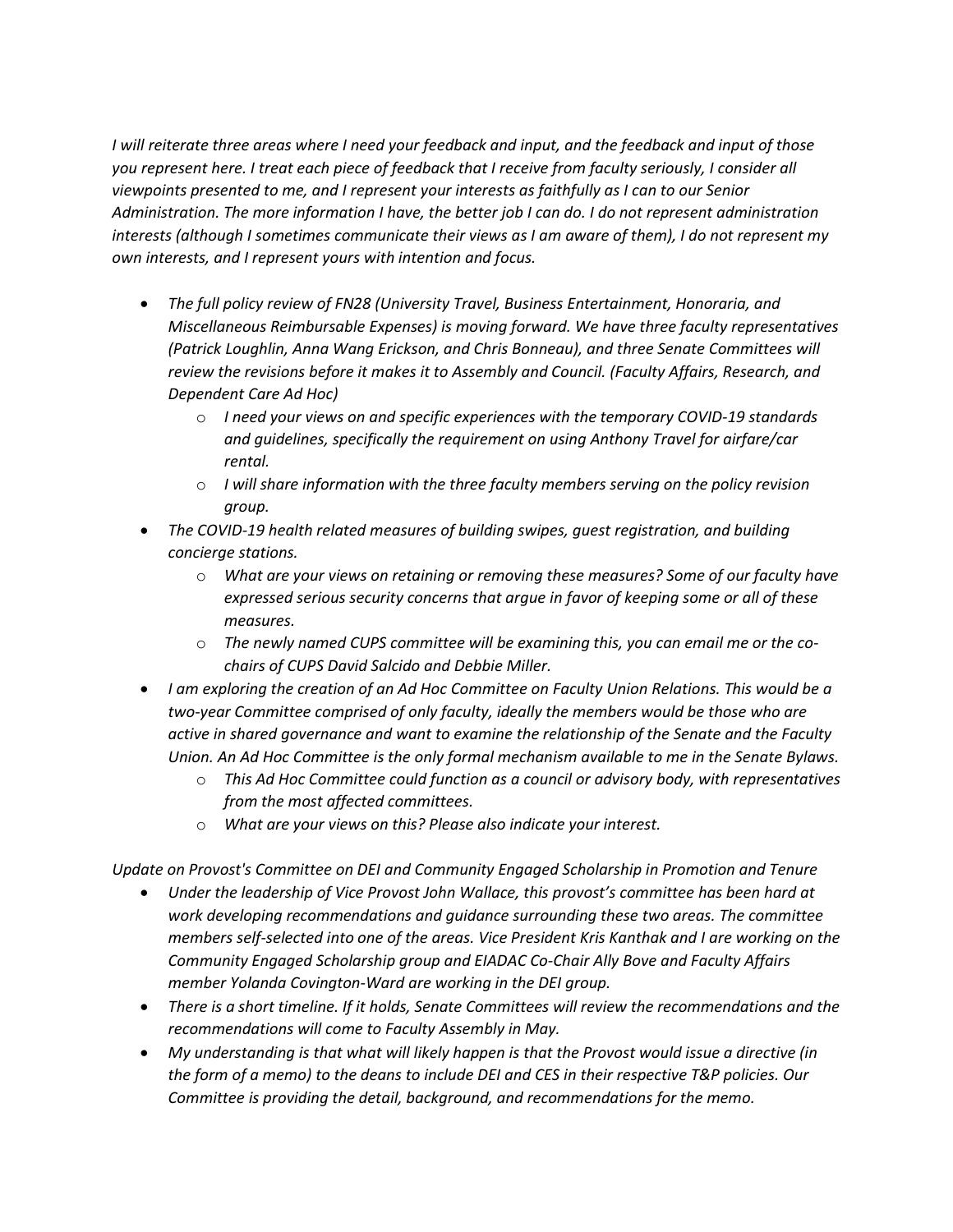## *Policy Updates*

- *The Chancellor has approved two Policies and associated Procedures:*
	- o *[Policy AO 07, Campus Crime Awareness](https://www.policy.pitt.edu/ao-07-campus-crime-awareness-crime-reporting-crime-alerts-and-emergency-notification)*
	- o *[Policy AO 46, Gifts that Support Projects](https://www.policy.pitt.edu/ao-46-gifts-support-projects)*

#### *Senate Elections*

- *Thanks to chair Chris Bonneau and the Committee for Elections.*
- *Officer and Faculty Assembly elections are going to run April 5-20. The slates are set. We are still looking for at least one person from the School of Education. If you know of anyone who would be interested in serving on Faculty Assembly from Education, please reach out to Lori with a suggestion and she will reach out to the faculty member.*
	- o *The only Senate Officer position that we are holding an election for is Senate Secretary, the Bylaws were changed last year for officer positions to be for two years. Secretary runs on the off year of President and Vice President. (Penny Morel, SOM is running unopposed for Senate Secretary.)*
- *Senate Committee elections are going to be held April 27-May 9th. There are three openings on each of the fifteen committees. We are still looking for candidates for ALL committees. We hope that you will nominate yourself or a colleague to run for any of the committees. If you are interested or have a suggestion, please contact Lori by March 25.*

#### *Spring Plenary*

- *Thank you to our Vice President Kris Kanthak for leading our Senate involvement in the Spring Plenary that was held on March 1st. She introduced our topic and ran the Q&A for the keynote. We had robust attendance, the keynote was inspiring, and the roundtable of Pitt projects was exciting. Thanks also to the Chancellor and the Provost for their participation in setting the topic.*
- *Thank you to Jamie Ducar in the Office of Community & Governmental Relations, Julia Spears in the Office of the Provost, Gena Kovalcik of the Mascaro Center for Sustainable Innovation, Vice Chancellor Lina Dostilio, and all the other forum organizers.*

No questions.

# **VI. Reports of Student Members of Senate Council**:  **A. Student Government Board (SGB), Harshitha Ramanan**

*Ramanan* reported that SGB's election season ended. They elected Danielle Floyd as the next President. The main focus of the board is the transition of power. SGB discussed the City Council's proposal of tax for students and medical patients in Pittsburgh area. SGB will participate in the Pitt Day in Harrisburg on March 29. Women in politics – virtual panel is scheduled for April 5. Organizing other events and programs in progress. She shared some statistics on supplemental requests. She ended on a personal note with thank you to the Senate Council, since this was her last report as the SGB President. Next, Daniele Floyd introduced herself and all the new Board members.

No questions.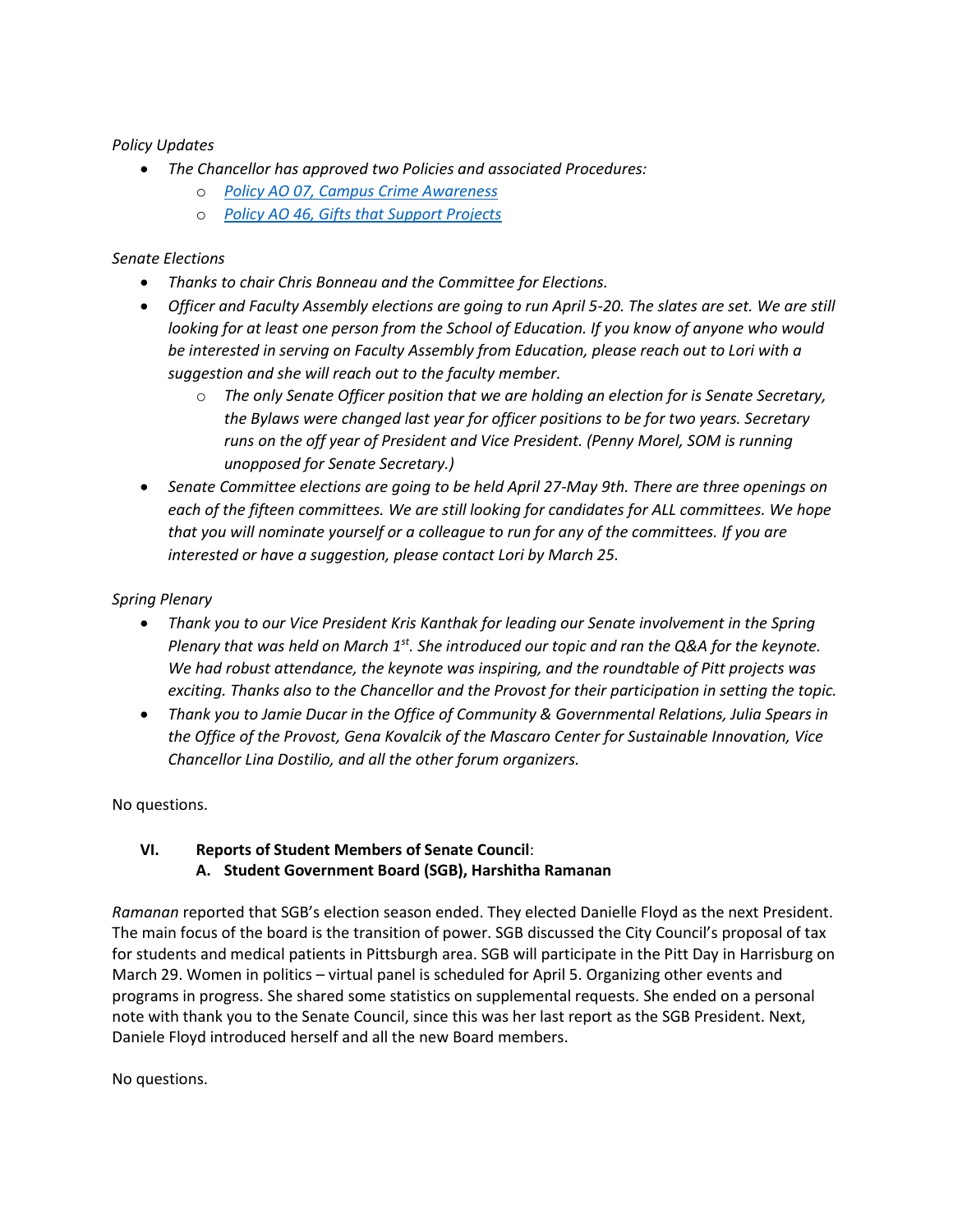# **B. College of General Studies Student Government (CGSSG), Ryan Yeager**

The College of General Studies Student Government (CGSSG) is pleased to update you on some of the progress we are making this semester:

- Met with Dean Panzella to discuss CGS and CGSSG
- Recruitment for next year's CGSSG:
	- $\circ$  Bringing back and building on the success of the tabling events we did during Nontraditional Students Week.
	- o CGS minors and certificates can apply.
	- o Emailing CGS students list.
	- o Currently compiling previous materials and putting together informative resources.
	- $\circ$  Currently talking to current board members about their interest in returning to the board next year.
	- o I am officially not running for reelection.
- New Advisor Search
	- o No new updates

As we reach the end of the spring semester, CGSSG is looking to ensure that future boards are well prepared to build off the progress we have made this year. Therefore our primary focus the rest of this semester will be making sure we are recruiting the best CGS students at Pitt and providing them with the tools they need to succeed.

No questions.

## **C. Graduate and Professional Schools Student Government (GPSSG), Morgan Pierce**

*Pierce* reported that GPSSG (Graduate and Professional Schools Student Government) is in the midst of elections awaiting the final results. Upcoming events:

Spring Formal – April 2

Graduate Student Appreciation Week – April 4 (link to full list in the chat)

Bowling at Arsenal Lanes – April 7

Laser Tag Night – April 9

Reception for Leadership and Service Award upcoming

On March meeting they discussed the City Council proposal of a new tax on tuition and medical expenses. They strongly oppose it and they encourage their student population to contact the district representatives to make sure student voice is heard. Pierce also highlighted events organized in different schools by grad students.

*Kear* asked when they will transition the power.

*Pierce*: Technically in May, but I will bring and introduce the next president to the Senate Council in April.

# **VII. Report of the President of the Postdoctoral Association, Dave Gau**

Dave Gau is absent, so there is no report today.

**VIII. Report of the President of the Staff Council, Angela Coldren** *(submitted in written) The 2022 Staff Council Spring Assembly was held on March 9, 2022 from 9 a.m. to Noon. The keynote speaker was Felicia Savage Friedman, founder and CEO of Yoga Roots on Location [\(YROL\)](https://mailingservices-readgreen.cmail20.com/t/j-l-ztudhit-drjrhhhuo-j/). We had an*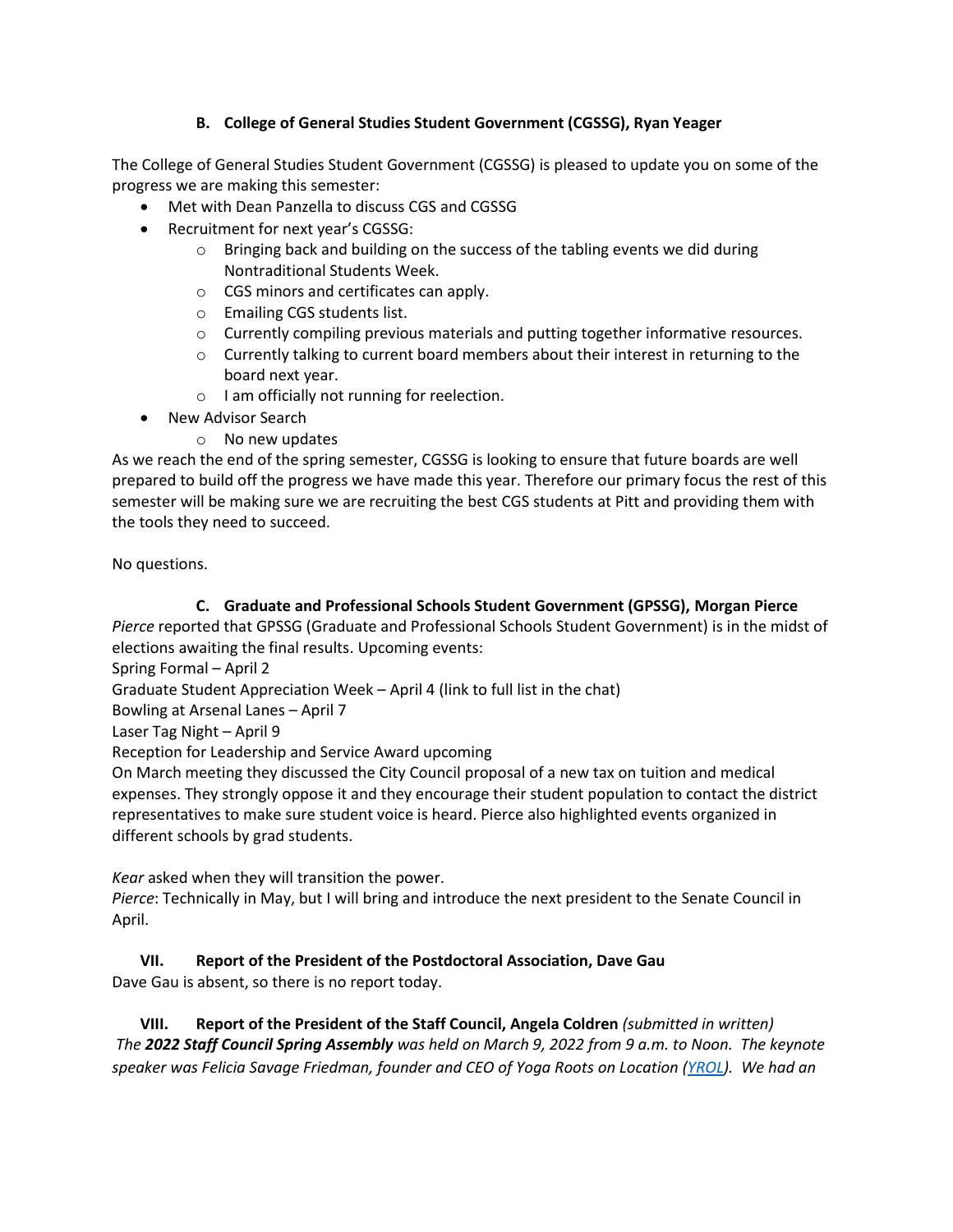*excellent turnout, and those who attended appreciated Felicia's approach to an unconditional love for humanity, her openness and her candidness.* 

*At the start of the SC Spring Assembly, we presented 3 Staff Council Endowed Book Fund Awards. The award recipients are:*

*Hanna Alamo, a junior at the Pittsburgh campus pursuing an Emergency Medicine Bachelor of Science degree in the School of Health and Rehabilitation and a certificate in Conceptual Foundations of Medicine. Hanna's father is a staff member in the Pitt IT Department.*

*Natalie Mittereder, a junior at the Pittsburgh campus double majoring in Spanish and Business. Natalie's mother is a staff member in the Department of Student Affairs.*

*Belqis Rahim, a Junior at the Pittsburgh campus pursuing an Economics major and Political Science minor. Belqis' father is a staff member in the Program Evaluation Research Unit (PERU) within the School of Pharmacy.* 

*Staff Council hosted a table at the Spring Safety Assembly, Monday, February 28, 2022 at WPU Assembly Room. During the time I was there, the event was well-received, and I was impressed by the number of tables and options for those in attendance. And I got to pet one of the police dogs, so that was the icing on the cake!*

*We are kicking off our first Staff Council Spotlight on March 30th (Budget ReSTART Model). The Spotlights will be open to staff and we will have variety of monthly topics allowing each speaker to highlight a new initiative or a topic that staff want to understand better. Each Spotlight (presentation) will be 45 minutes to 1 hour in length. These sessions were developed from the desire of Staff Council members wanting more information than just a brief 10-minute overview by speakers during our monthly general meetings. Therefore, the officers felt that offering Spotlights would give members an opportunity to gather a more in-depth understanding of initiatives or topics. We hope that Staff Council members will share their new knowledge with their coworkers and departments. Attendance is optional, not mandatory, for Staff Council members.* 

*Our next (open) general meeting is scheduled for Wednesday, April 20, 2022, at Noon. This meeting, and future meetings for at least 6-12 months, will be held virtually. If you would like to attend, feel free to reach out to Lola a[t sc@pitt.edu](mailto:sc@pitt.edu) for a virtual invitation. This concludes my report. Happy Spring!*

# **IX. Reports by and Announcements of Standing and Special Committees of the Senate** A. **Proposed Resolution on Freedom from Curricular Interference - Ms. Robin Kear, Senate President**

*Kear* introduced the resolution with small edits introduced by the Faculty Assembly last week. She said that it is grounded in Pitt values, it refers directly to statements from University Bylaws, Provost's reaffirmation of academic freedom document, Plan for Pitt, and Pitt's values page. *Kanthak* commented that this resolution makes clear that curricular interference is existential thread. She asked for friendly amendment to replace in two resolved statements the word "rejects" with the word "opposes"

*Chancellor Gallagher* added that our Bylaws were very clear that it is the responsibility of the leadership of the university, BOT, faculty of the university, especially tenured faculty of the university to uphold